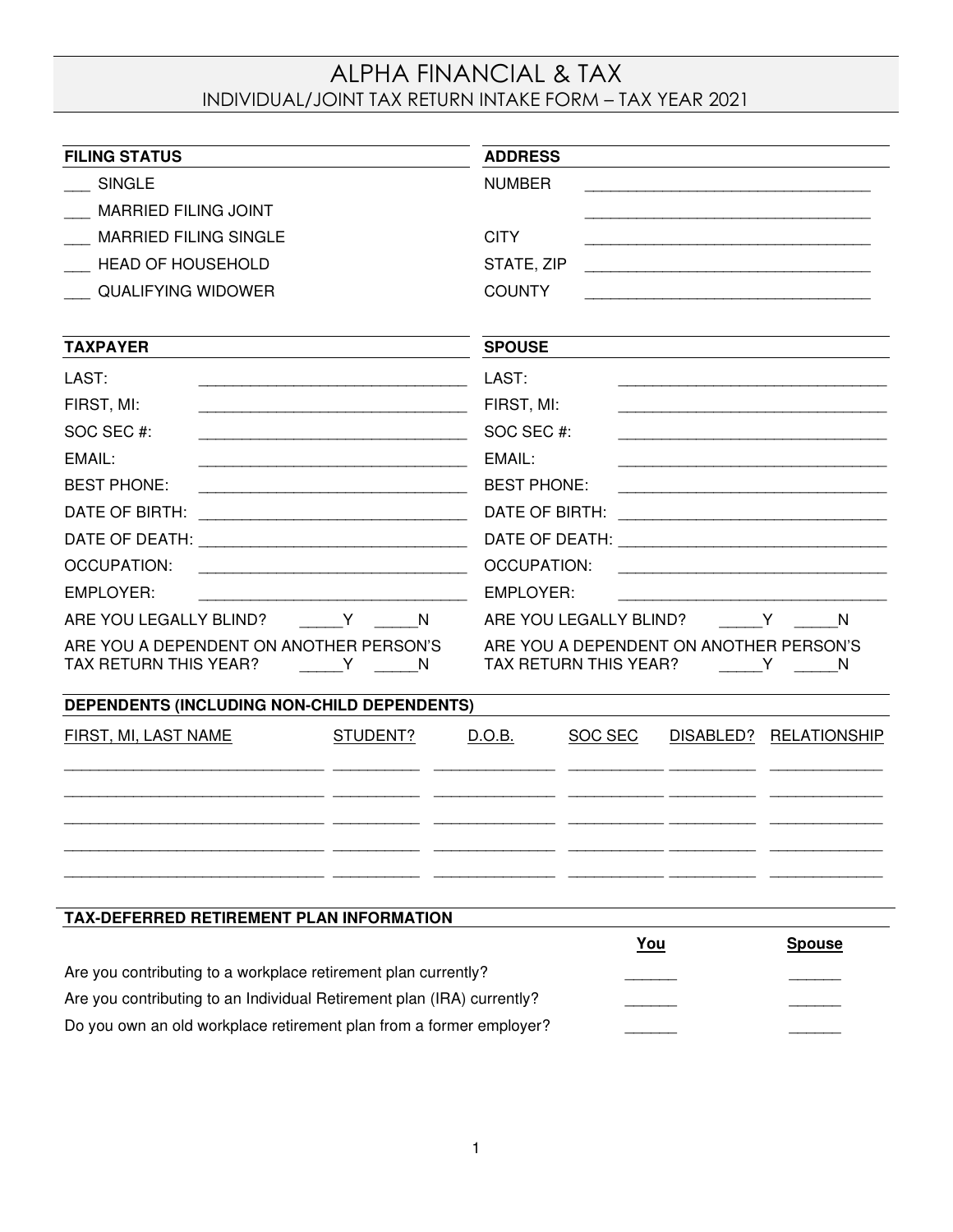## **STATE/OTHER**

State return(s) needed: \_\_\_\_\_\_\_\_\_\_\_\_\_\_\_\_\_\_\_\_\_\_\_\_\_\_\_\_\_\_\_\_\_\_\_\_\_\_\_\_\_\_\_\_\_\_\_\_\_\_\_\_\_\_\_\_\_\_\_\_\_\_\_\_\_\_\_\_\_\_\_\_\_\_\_

Local, school or county return(s) needed: \_\_\_\_\_\_\_\_\_\_\_\_\_\_\_\_\_\_\_\_\_\_\_\_\_\_\_\_\_\_\_\_\_\_\_\_\_\_\_\_\_\_\_\_\_\_\_\_\_\_\_\_\_\_\_\_\_\_\_\_\_

#### **GENERAL QUESTIONS**

Please check as appropriate, and please provide details either in Comments section on last page or with documentation.

- Did your marital status change from the prior year?
- Did you change your address from last year?
- Did you have a change in dependents from last year?
- Did you have children under 19 (or 24 if a full time student) who had more than \$2,200 in unearned income?
- Are all your dependents either US Residents or Citizens?
- Did you pay any adoption expenses?
- Are you being claimed as a dependent on someone else's return?
- Were either you or your spouse in the military or National Guard?
- Did you purchase or sell your primary residence, or did you refinance your home?
- Have you been notified by the IRS of changes to a previously submitted tax return, or received other notices?
- Did you make gifts of over \$15,000 to any individuals?
- Did you buy and/or sell any virtual currency? (If yes, we'll need statements from those accounts)

#### **FILING INFORMATION**

How do you want any refund to be sent to you? Please check one:

- \_\_\_ Direct Deposit
- \_\_\_ Mail
- Applied to next year's return

### **TAX DEDUCTIONS & CREDITS**

Please check any that may apply:

- Do you expect to be itemizing deductions this year? If so, or if you're sure, please complete "Schedule A Info"
- Energy Efficiency-related upgrades and/or repairs
- Oil & Gas Investment credits
- Other tax shelters or credits
- Child Care Expenses paid: \$

| $\sim$ |        |
|--------|--------|
|        | ______ |
|        |        |